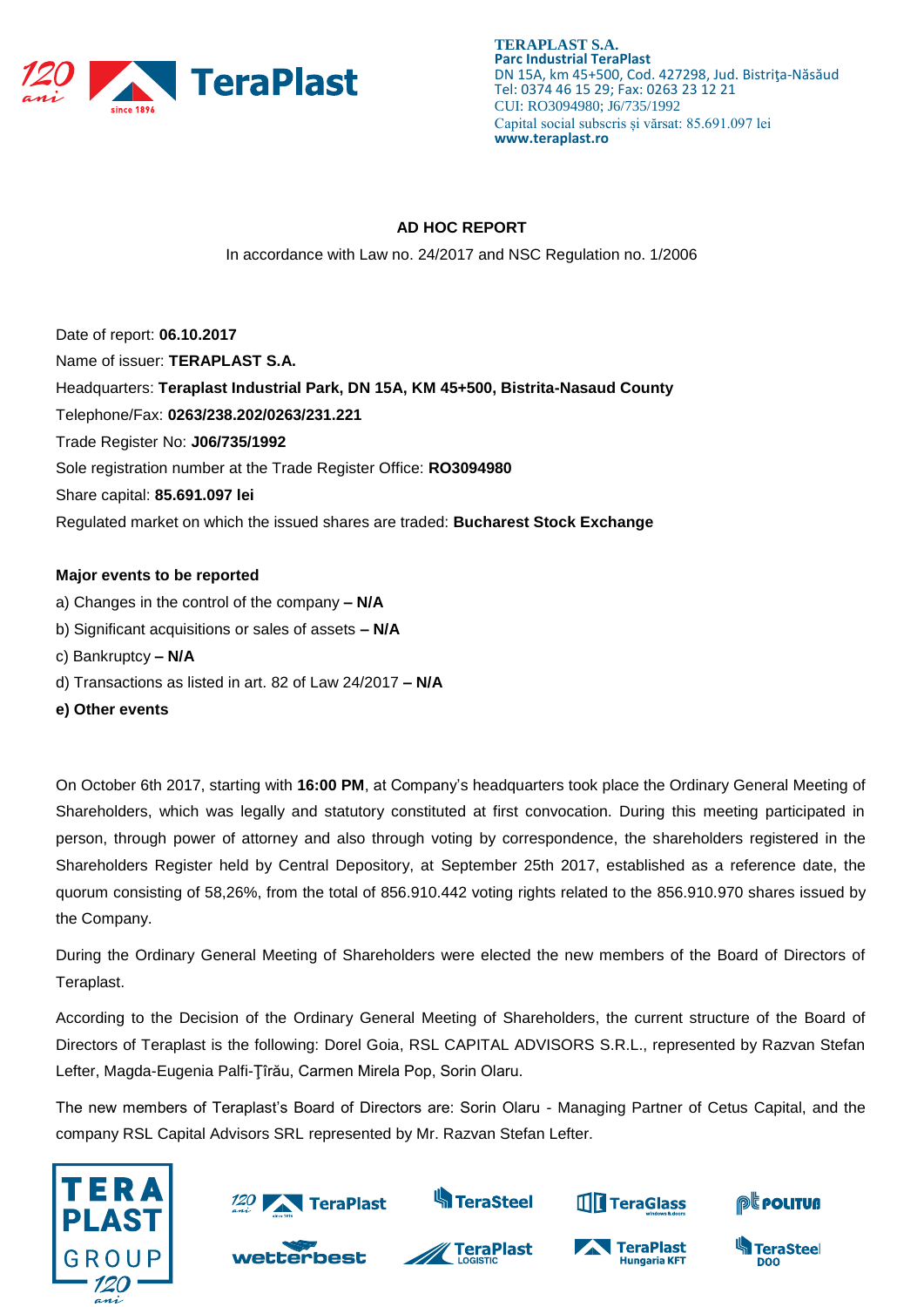

An economist with a vast experience in the banking industry, Sorin Olaru has occupied over time key roles within major banking institutions. Before Cetus Capital setting up in 2015, Sorin Olaru was for 8 years the manager of Treasury and Capital Markets Department within Millennium Bank. Before joining the Millennium, he spent 10 years in the Treasury department at ING bank, where he held various positions, from stock trader to manager of Instalment and Credit department.

Set up in 2014, RSL Capital Advisors is represented by Razvan Lefter who continues from this position his mandate in the Board of Directors of Teraplast.

**The mandate duration** of the members of the Board of Directors will be of one (1) year.

In order to ensure a complete and correct information of shareholders and potential investors, we reproduce the content of the decisions of the Ordinary General Meeting of Shareholders of TERAPLAST SA:

# **DECISION no. 1 dated October 06th, 2017**

## **of the Ordinary General Meeting of Shareholders of TERAPLAST S.A.**

In pursuance of art.111 and the following of Companies Law 31/1990 as amended to date, of the Articles of Association of TERAPLAST S.A., of Law no. 24/2017, and the NSC Regulation no. 1/2006 amended by NSC Regulation no. 31/2006, the Ordinary General Meeting of Shareholders of the company TERAPLAST S.A., headquartered outside the built-up area of Bistrita municipality, at Parc Industrial Teraplast, DN 15A, km 45+500, postal code 427298, Bistrita-Nasaud County, registered at the Trade Register under no. J06/735/1992, VAT no. 3094980, held on October 06th 2017 at the company's headquarters, at 4:00, in a quorum of 58,26% of the total 856.910.442 voting rights corresponding to the 856.910.970 shares issued by TERAPLAST S.A., representing a total number of 499.212.950 votes expressed,

## *DECIDES*

## *On the items of the agenda as follows:*

- **1.** Approves the election as administrators of the Company, of the following persons:
	- 1.1. Administrator **Mr. Dorel Goia**

**Structure of the vote: 100% for, 0% against, 0% abstaining**

1.2. Administrator **RSL CAPITAL ADVISORS S.R.L., represented by Mr. Razvan Stefan Lefter**

**Structure of the vote: 100% for, 0% against, 0% abstaining**

1.3. Administrator **Mrs. Magda-Eugenia Palfi-Ţîrău**

wetterbest











**Hungaria KFT** 

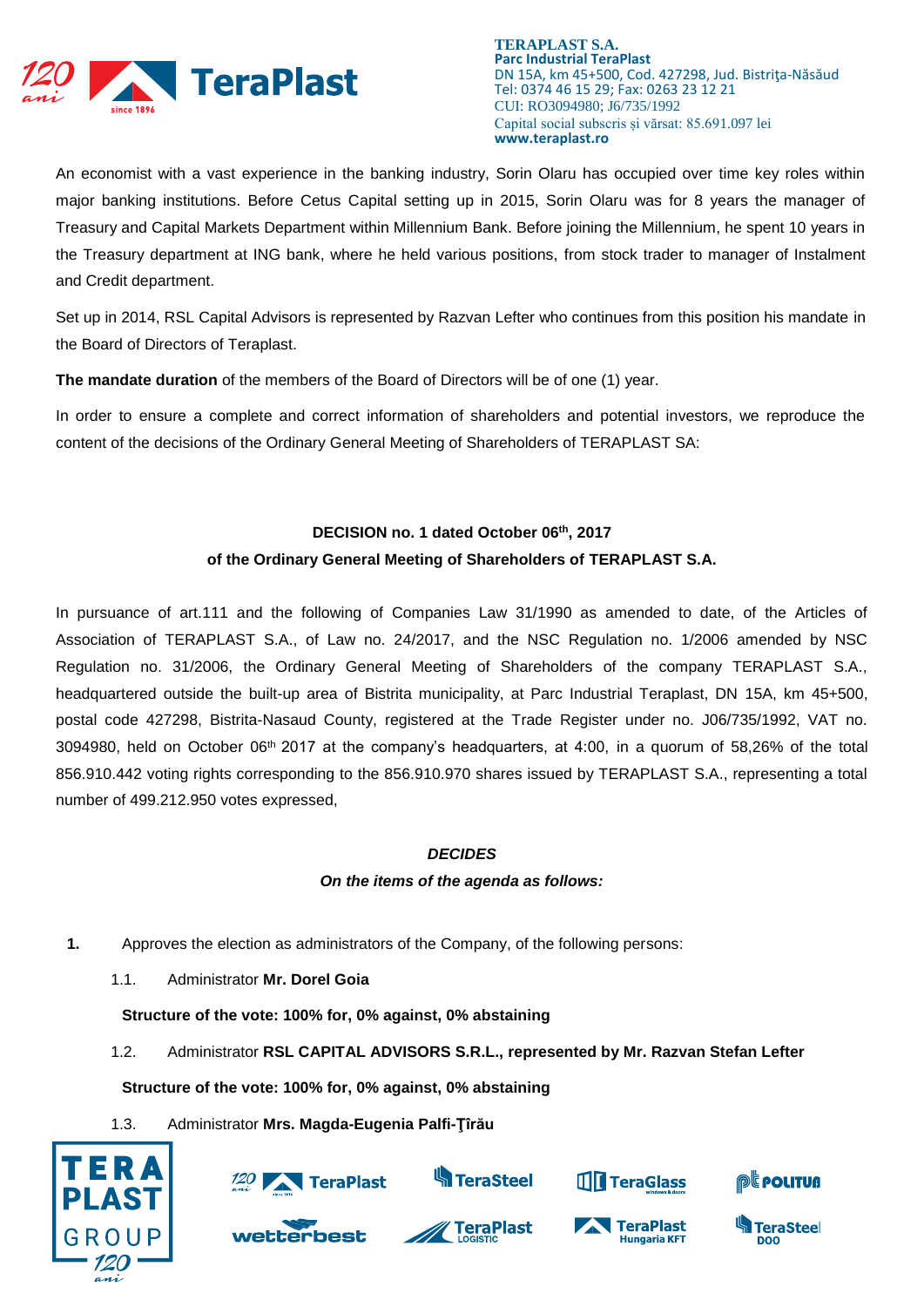

#### **Structure of the vote: 100% for, 0% against, 0% abstaining**

1.4. Administrator **Mrs. Carmen Mirela Pop**

**Structure of the vote: 100% for, 0% against, 0% abstaining**

1.5. Administrator **Mr. Sorin Olaru**

**Structure of the vote: 100% for, 0% against, 0% abstaining**

**2.** Approves that the validity of the mandate of the Board members to be of 1 (one) year from the date of adoption of this decision, from October 6th 2017 untill October 6th 2018.

**Structure of the vote: 100% for, 0% against, 0% abstaining**

**3.** Authorizes Mr. Dorel Goia and Mrs. Magda-Eugenia Palfi-Ţîrău to negociate managers contracts of mandate and to sign them, eihter of the two, in the name and on behalf of the Company.

**Structure of the vote: 100% for, 0% against, 0% abstaining**

**4.** Establishes the date of 26th of October 2016 as the registration date which serves to identify the shareholders who will be affected by the decisions adopted by the General Ordinary Meeting of Shareholders.

**Structure of the vote: 100% for, 0% against, 0% abstaining**

5. Establishes the date of 25<sup>th</sup> of October 2017 as the registration date when the shareholders affected by the decisions adopted by the Ordinary General Meeting of Shareholders shall be identified.

**Structure of the vote: 100% for, 0% against, 0% abstaining**

**6.** Authorizes the Chairman of the Board of Directors, Mr. Dorel Goia, to sign, for and on behalf of all the shareholders present at the meeting, the OGMS Decision.

**Structure of the vote: 100% for, 0% against, 0% abstaining**

**7.** Authorizes the company's legal adviser, Mrs. Diana Octavia Bretfelean, holder of ID card series X.B. no. 515915, to do everything that is necessary as to record the OGMS Decision at the Trade Register of Bistrita-Nasaud Court, and to publish such decision in the Official Gazette of Romania, Section 4.

**Structure of the vote: 100% for, 0% against, 0% abstaining**

This decision has been executed and signed today, October 06<sup>th</sup> 2017, in 5 (five) original copies, out of which 2 (two) copies are for the Company and 3 (three) copies to be submitted at the Trade Register attached to Bistrita-Nasaud Court.

**TeraPlast** 





wetterbest